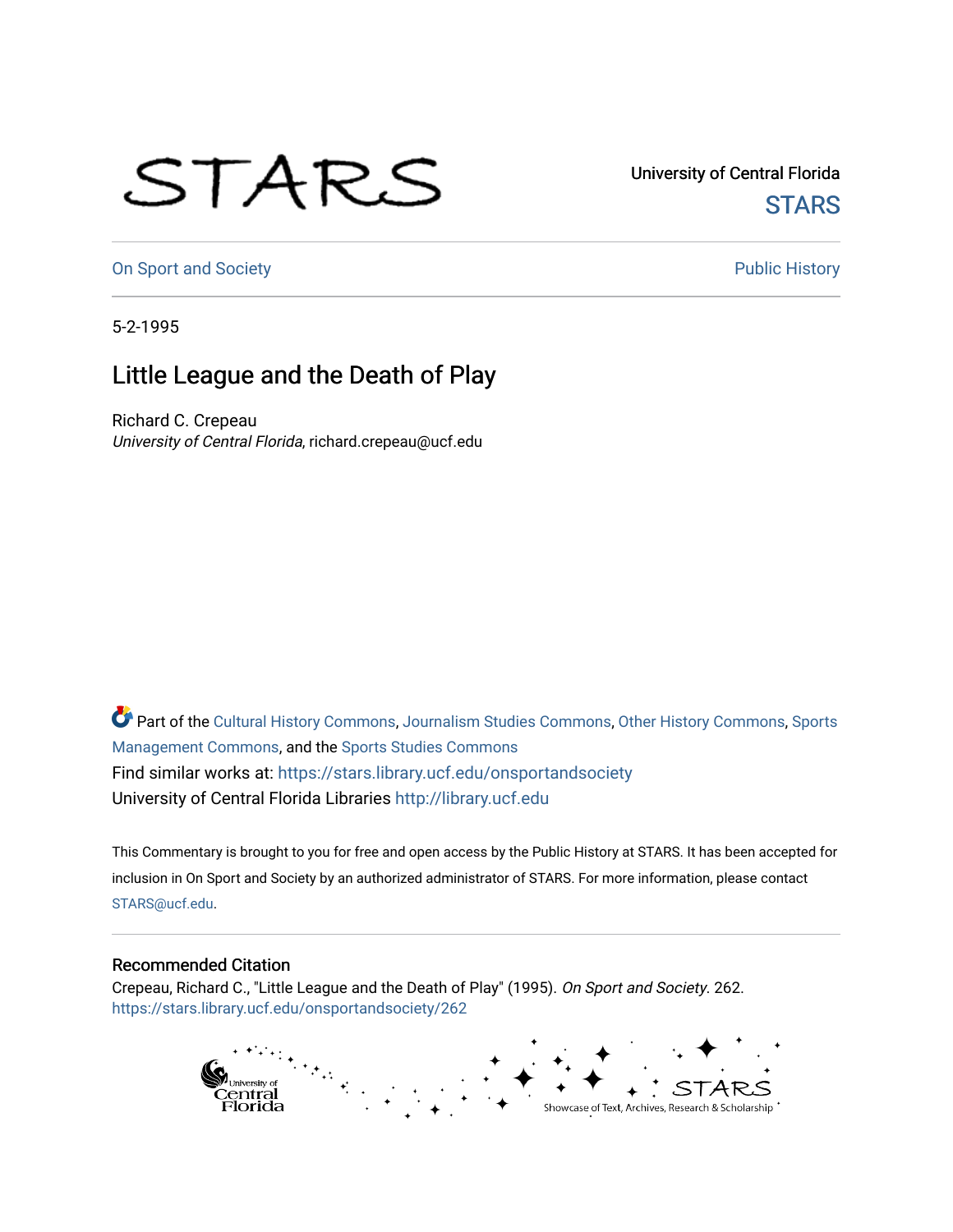## SPORT AND SOCIETY FOR ARETE May 2, 1995

There has been a commercial running on the tube the past few months in which a young father is sitting at a Little League baseball game with a cellular telephone. After the kid comes to bat and gets a hit dad dials up mom and passes on the news. High tech has come to Little League baseball. Dad can connect Mom to the game instantaneously, and of course in the World of TV the news is good. The kid gets a base hit. In the next version mom will run to the computer and send the news to grandma on the Internet.

This little TV melodrama sent me back to something I have been thinking about a great deal lately, and that is just how much sport for kids has changed in the past forty years since I was Little League age.

In fact I never played Little League baseball. It was a suburban phenomenon in my area, and I was a child of the city. When I played baseball as a child it was at the park. In summer I, along with several friends, would go off with glove and bat and ball to an empty lot or a park where we would play baseball. We walked there. No one's mother had to give us a ride. Sometimes others would join us, and at times there were enough players for six or seven to a side and we would play a game. If not, we would take our turns pitching, hitting, and fielding, often for hours on end. In winter the pattern was replicated for hockey.

There were no parents, no coaches, no uniforms, no sponsors, no spikes, no Gatorade, no parents, no noth'in. Just a bat, a ball, and some kids. It was fun. It was challenging. There were pressures to perform better than one's peers. There were arguments:

 It was a strike! Was not! Was too! And it could deteriorate from there.

When we were a little older, thirteen or fourteen, there was a coach and even a uniform, while playing for the primary school team. There was a little more pressure, but again, mostly it was fun. There were even a few parents, but no one paid much attention to them and mostly they did not make fools of themselves or embarrass their children.

It was largely disorganized sport. And mostly it was fun.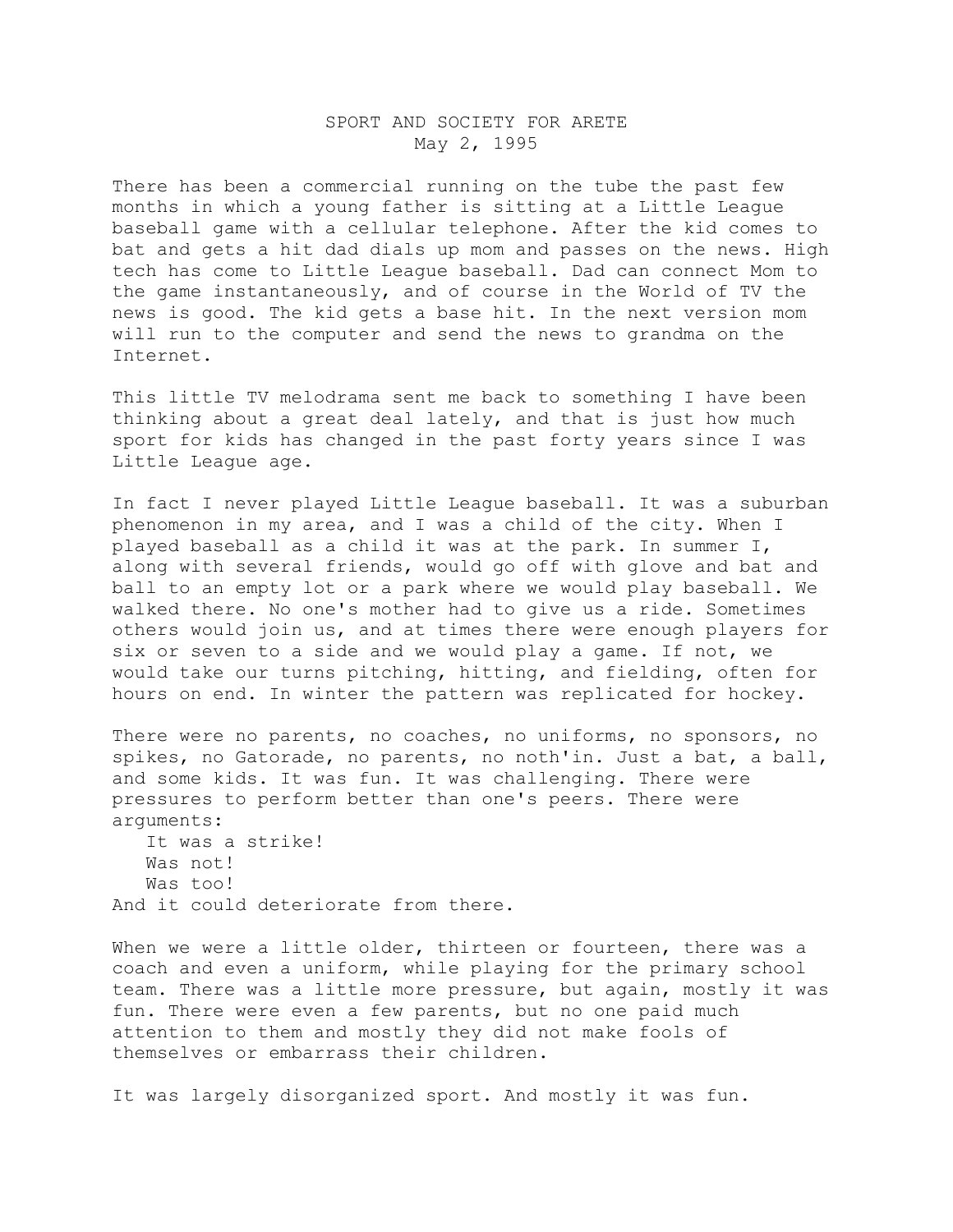What has happened to that world? It is still there, certainly in the inner city with basketball, but in the middle class world of America, it is gone. Replaced by Little League with its uniforms, sponsors, multiple coaches, screaming parents, the obsession to win, rules and regulations, and documentation. District, regional, and national championships are the oversight responsibility of district, regional, and national officials. There is even television, the ultimate validater of the modern sporting experience.

All of which increases the pressures on ten, eleven and twelve year old kids, and gives ulcers to their parents. What happened to the older world? It is gone. The victim of modern society with all of its attendant problems.

The idea that kids could go off on their own without adult supervision for a day to a public park is nearly unthinkable. The fear of child molesters, drug dealers, kidnappers, and assorted perpetrators of evil is so great that parents would not think of letting their children go that far from home without adult supervision. The dangers of modern urban living, or at least the fear of those dangers, are just too great.

The notion of spontaneous play has nearly gone out of our world. If it's not organized, not scheduled, does not register in the standings nor lead to a championship, it no longer seems worth doing. Is this the thought pattern of the modern child?

Whatever the case may be, something has been lost, and I think mostly that something is fun. Sport should first of all be playful and fun, before it becomes structured and organized. And each child should have an opportunity to experience sport at that level.

Recently my brother-in-law took his six-year-old to a basketball activity at a local gym. The assumption was that the six-yearolds would get their introduction to the game. Presumably they would learn the fundamentals of passing and dribbling, and get some instruction on shooting and rules.

Instead what they got was a highly structured clinic of complex passing, driving, and shooting drills directed by a gung-ho high school coach. And the topper was that the session ended with shooting baskets. Well, not just shooting. Shooting for dollars. Dollars! Six year olds! Shooting for dollars!